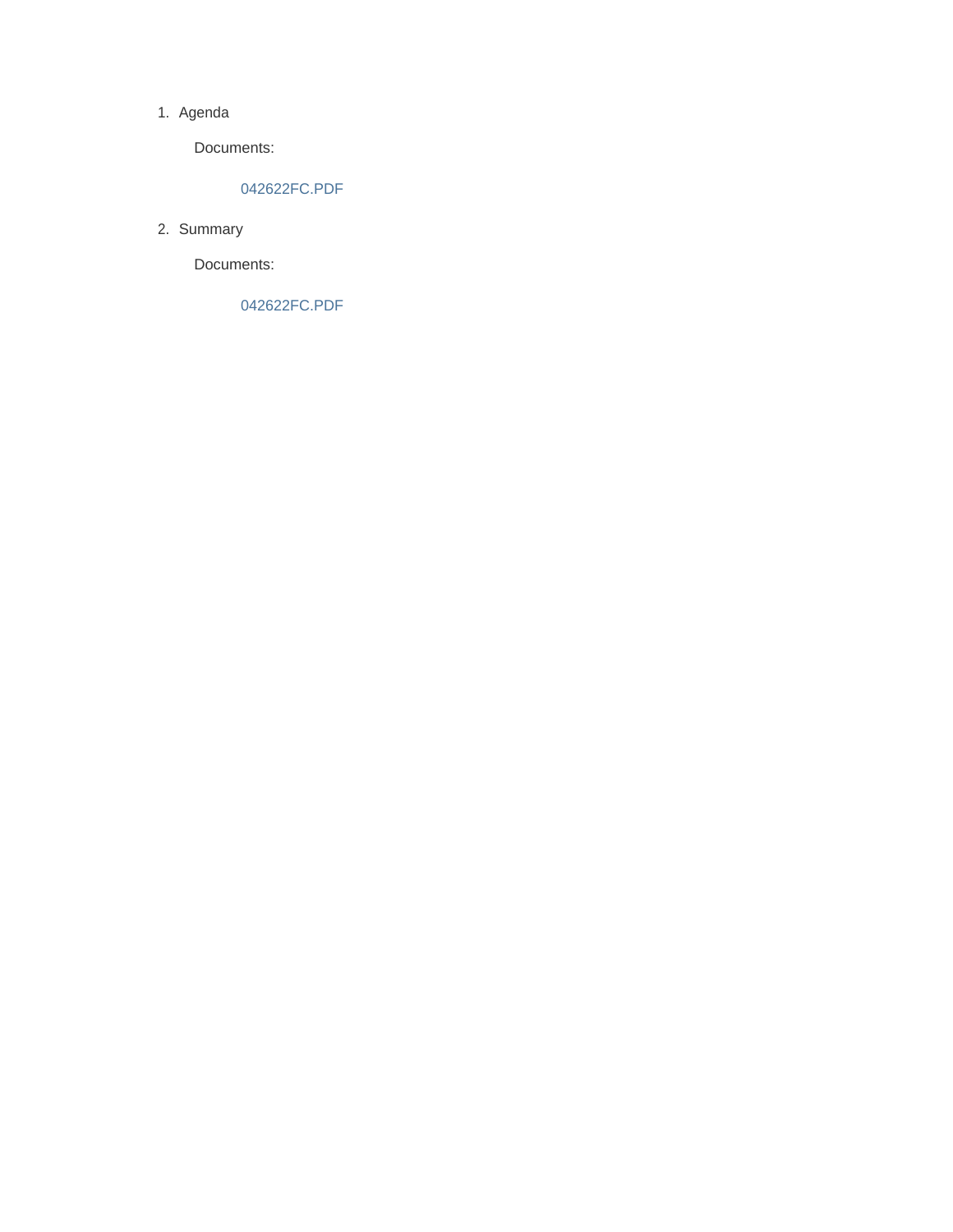

# **City of Marietta**

# **Meeting Agenda**

### **FINANCE/INVESTMENTS COMMITTEE**

| Joseph R. Goldstein, Chairman<br>M. Carlyle Kent, Vice Chair<br><b>Cheryl Richardson</b> |                                                                                       |  |
|------------------------------------------------------------------------------------------|---------------------------------------------------------------------------------------|--|
| Tuesday, April 26, 2022                                                                  | 5:15 PM<br><b>Council Chamber</b>                                                     |  |
| <b>CALL TO ORDER:</b>                                                                    |                                                                                       |  |
| <b>MINUTES:</b>                                                                          |                                                                                       |  |
| 20220355                                                                                 | Regular Meeting - March 29, 2022                                                      |  |
|                                                                                          | Review and approval of the March 29, 2022 meeting minutes.                            |  |
| <b>BUSINESS:</b>                                                                         |                                                                                       |  |
| 20220362                                                                                 | <b>Hotel Motel Tax</b>                                                                |  |
|                                                                                          | Hotel motel monthly financial report for March 2022.                                  |  |
| 20220363                                                                                 | <b>Auto Rental Tax</b>                                                                |  |
|                                                                                          | 3% Auto Rental Tax monthly financial report for March 2022.                           |  |
| 20220364                                                                                 | <b>Quarterly Financial Report</b>                                                     |  |
|                                                                                          | Third Quarter Financial Report for FY2022.                                            |  |
| 20220415                                                                                 | <b>Coronavirus State and Local Fiscal Recovery Funds (SLFRF) Program</b>              |  |
|                                                                                          | Presentation of Coronavirus State and Local Fiscal Recovery Funds program parameters. |  |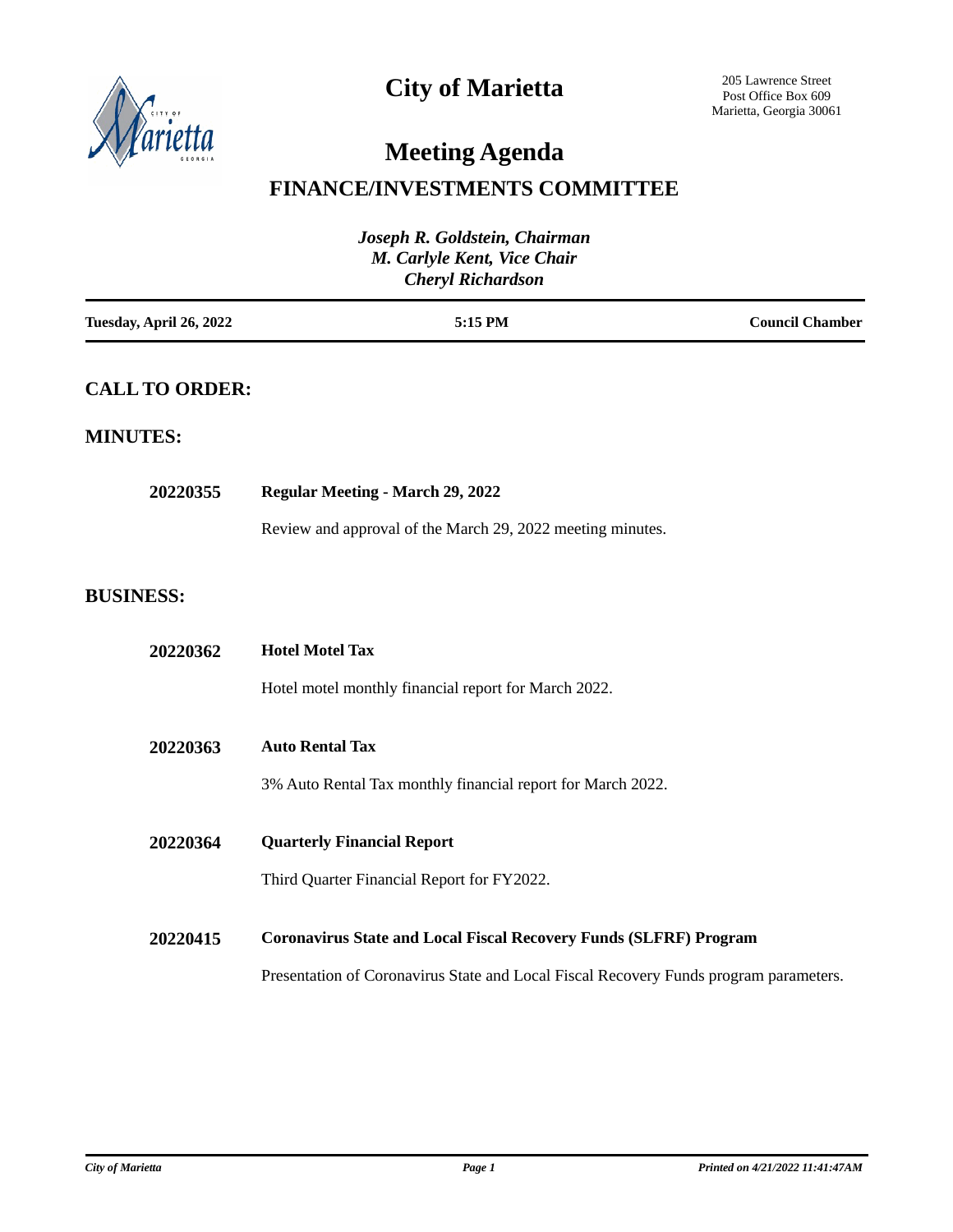### **20220419 Veterans' Memorial Contribution**

Discussion of a contribution to the Veterans' Memorial.

*Requested by Council Member Cheryl Richardson*

### **ADJOURNMENT:**